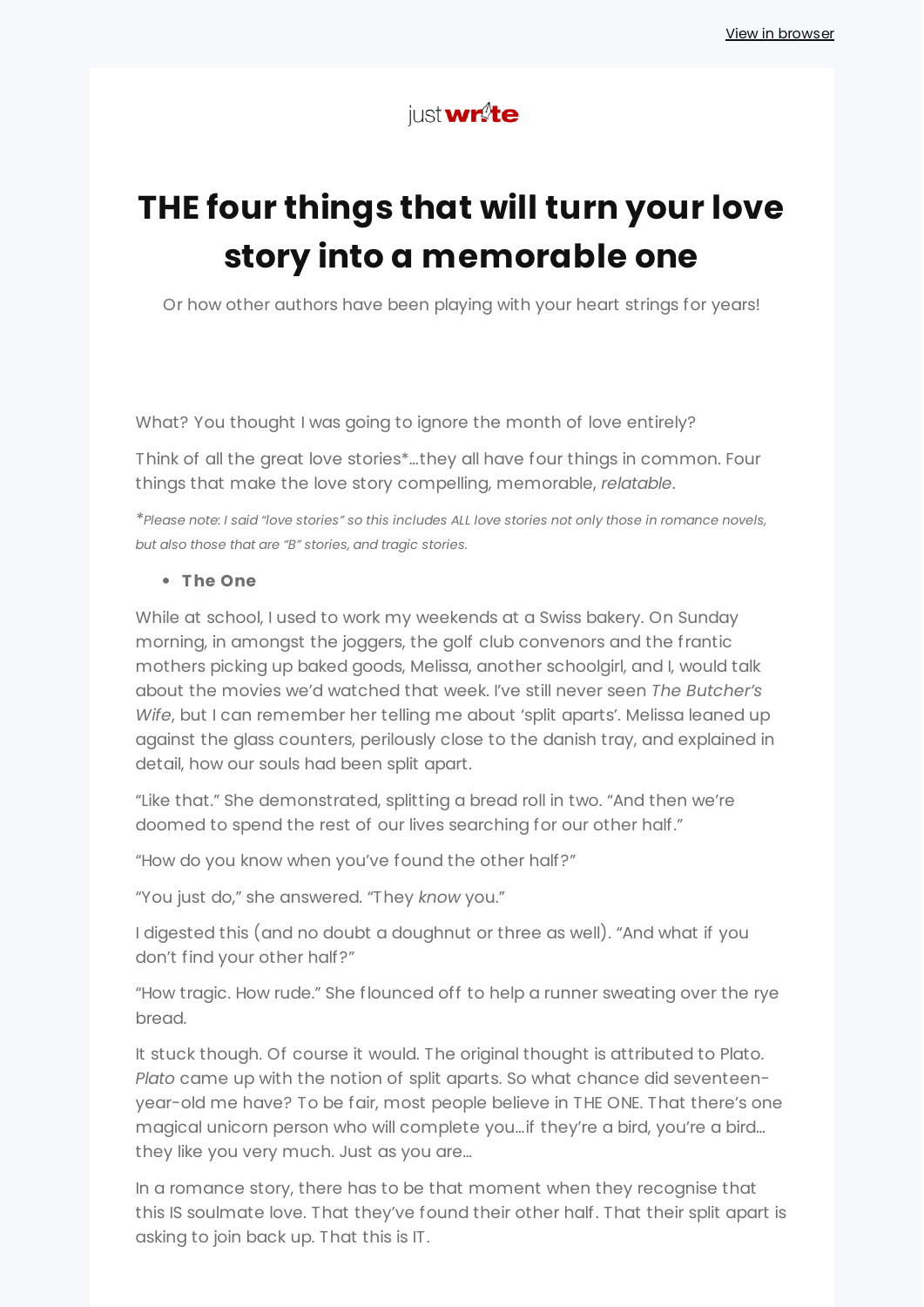"He's more myself than I am. Whatever our souls are made of, his and mine are the same."

*Wuthering Heights*, Emily Bronte

Powerful stuff you ignore at your peril.

## **Forbidden Fruit**

Don't we just love what we can't have? The words "don't touch" are more of a challenge than a warning. And myohmy, don't we love to read this.

Let's start with our two Verona lovers: Romeo and Jules. "You can date anyone you like, but not that \*spitspit\* Capulet/Montague scum!"

And it's been one forbidden love story after another ever since.

Thou shalt not date your best friend's brother. Looking at you *Kissing Booth*. Or your brother's best friend, *Once upon a wild fling.*

A whole generation swooned at *The Thorn Birds*…in love with a priest?! Shock, horror…give me more.

*Twilight*? Don't date humans

*Dead before Dark?* Don't date vampires

*A Song of Ice and Fire?* Don't date your sister

Taboos can range from the innocent to the downright borderline incestuous, depending on the genre you're writing in.

The lure of the taboo is tantalizing. Use it.

# **Longing**

Longing sets up the chase – the further the object of your character's longing moves away, the more they chase!

Or what about unrequited love? Bearing in mind we're covering the spectrum of love stories here, unrequited love is the grandmaster of longing. Comic hero, Wolverine is besotted with Jean Grey, who's very much taken by Cyclops. His unrequited love demonstrates such a soft tender heart in Wolverine, it's painful to watch.

There is emotional pain in longing that doesn't let up.

Think of any of those slow burn, agony inducing love stories that have kept us invested in TV shows loooong after their sell-by date:

*Gilmore Girls'* Lorelai and Luke. Jeez, you could feel that guy's burning from a hundred million paces away.

*The Office's* Tim and Dawn (UK version). I haven't seen the US version but would imagine Jim and Pam were the same. It was bloody painful watching these two NOT get together for a-g-e-s. And Dawn gets engaged to that utter tosspot, I can't even remember his name. So now it's forbidden too, and poor Tim, he has to just stand there and watch. 100% agony.

Heck, even in *Schitt's Creek* when Alexis is pining for Ted. But now she works for him (forbidden). He has a girlfriend (forbidden). I couldn't wait for the next episode.